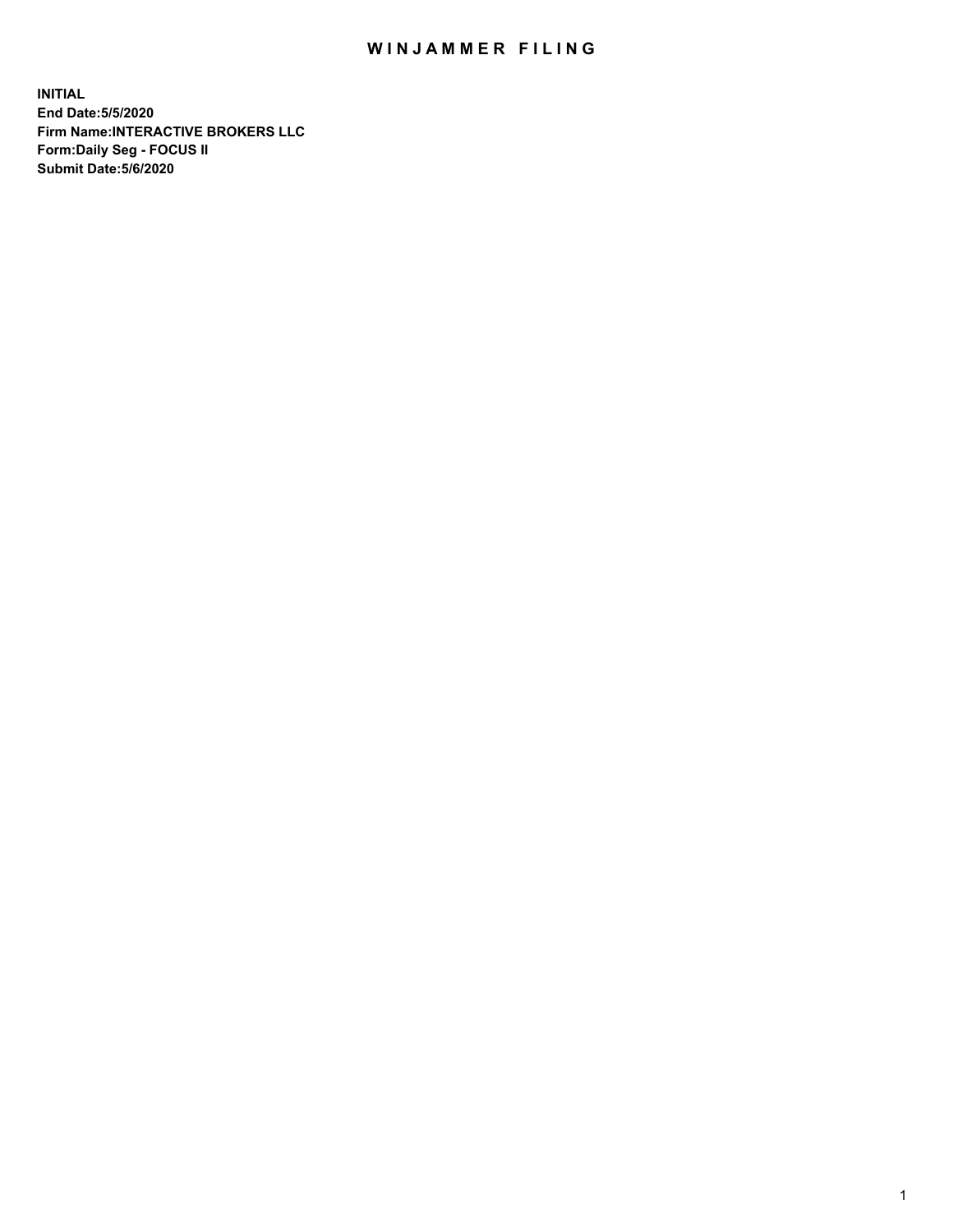**INITIAL End Date:5/5/2020 Firm Name:INTERACTIVE BROKERS LLC Form:Daily Seg - FOCUS II Submit Date:5/6/2020 Daily Segregation - Cover Page**

| Name of Company                                                                                                                                                                                                                                                                                                                | <b>INTERACTIVE BROKERS LLC</b>                                                                  |
|--------------------------------------------------------------------------------------------------------------------------------------------------------------------------------------------------------------------------------------------------------------------------------------------------------------------------------|-------------------------------------------------------------------------------------------------|
| <b>Contact Name</b>                                                                                                                                                                                                                                                                                                            | James Menicucci                                                                                 |
| <b>Contact Phone Number</b>                                                                                                                                                                                                                                                                                                    | 203-618-8085                                                                                    |
| <b>Contact Email Address</b>                                                                                                                                                                                                                                                                                                   | jmenicucci@interactivebrokers.c<br>om                                                           |
| FCM's Customer Segregated Funds Residual Interest Target (choose one):<br>a. Minimum dollar amount: : or<br>b. Minimum percentage of customer segregated funds required:% ; or<br>c. Dollar amount range between: and; or<br>d. Percentage range of customer segregated funds required between:% and%.                         | $\overline{\mathbf{0}}$<br>$\overline{\mathbf{0}}$<br>155,000,000 245,000,000<br>0 <sub>0</sub> |
| FCM's Customer Secured Amount Funds Residual Interest Target (choose one):<br>a. Minimum dollar amount: ; or<br>b. Minimum percentage of customer secured funds required:% ; or<br>c. Dollar amount range between: and; or<br>d. Percentage range of customer secured funds required between:% and%.                           | $\frac{0}{0}$<br>80,000,000 120,000,000<br>00                                                   |
| FCM's Cleared Swaps Customer Collateral Residual Interest Target (choose one):<br>a. Minimum dollar amount: ; or<br>b. Minimum percentage of cleared swaps customer collateral required:% ; or<br>c. Dollar amount range between: and; or<br>d. Percentage range of cleared swaps customer collateral required between:% and%. | $\overline{\mathbf{0}}$<br>$\underline{\mathbf{0}}$<br>0 <sub>0</sub><br>0 <sub>0</sub>         |

Attach supporting documents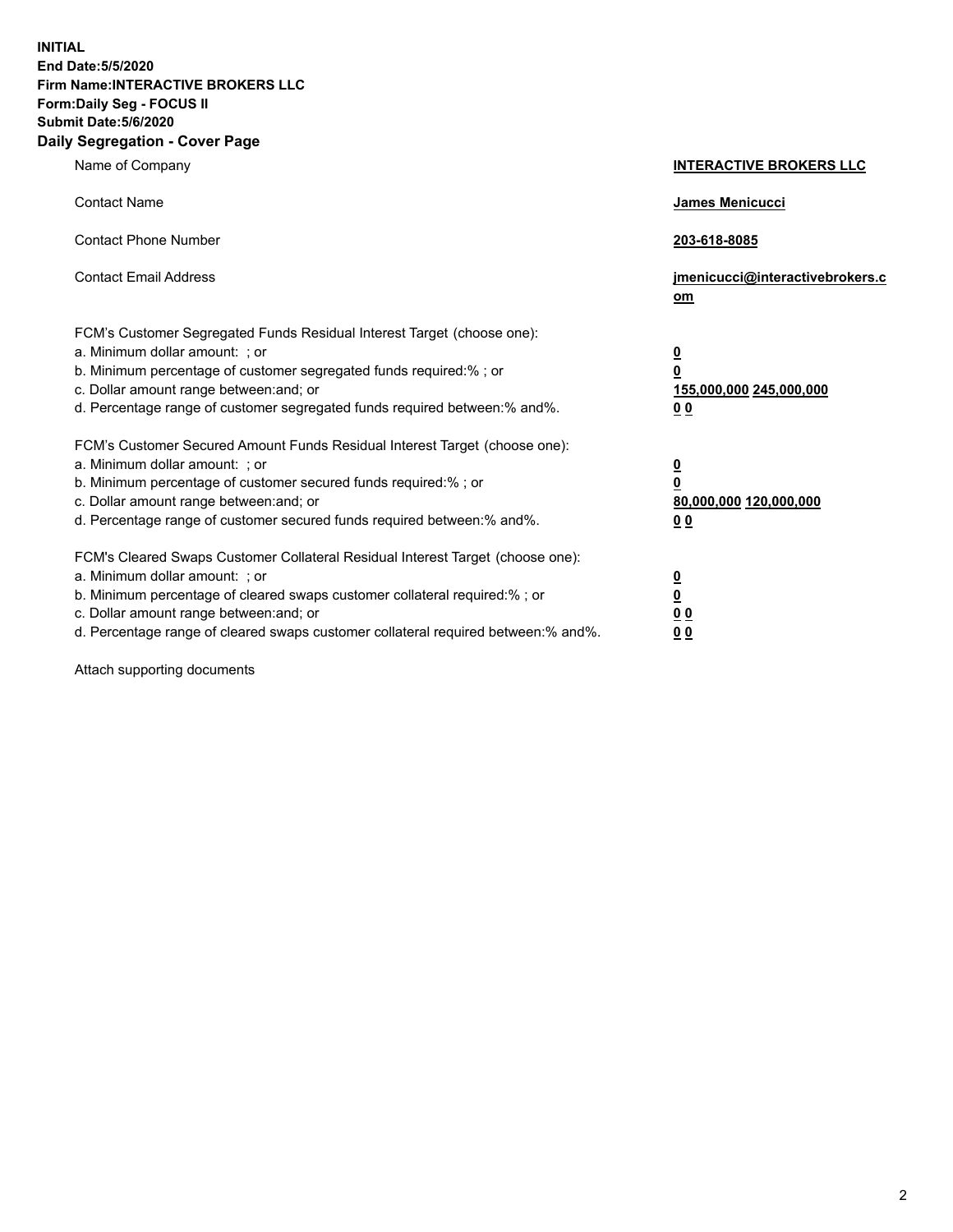## **INITIAL End Date:5/5/2020 Firm Name:INTERACTIVE BROKERS LLC Form:Daily Seg - FOCUS II Submit Date:5/6/2020 Daily Segregation - Secured Amounts**

|     | 2011, Ocgi ogation - Oceaned Anioania                                                                                       |                                                  |
|-----|-----------------------------------------------------------------------------------------------------------------------------|--------------------------------------------------|
|     | Foreign Futures and Foreign Options Secured Amounts                                                                         |                                                  |
|     | Amount required to be set aside pursuant to law, rule or regulation of a foreign                                            | $0$ [7305]                                       |
|     | government or a rule of a self-regulatory organization authorized thereunder                                                |                                                  |
| 1.  | Net ledger balance - Foreign Futures and Foreign Option Trading - All Customers                                             |                                                  |
|     | A. Cash                                                                                                                     | 587,954,202 [7315]                               |
|     | B. Securities (at market)                                                                                                   | $0$ [7317]                                       |
| 2.  | Net unrealized profit (loss) in open futures contracts traded on a foreign board of trade                                   | 7,593,590 [7325]                                 |
| 3.  | Exchange traded options                                                                                                     |                                                  |
|     | a. Market value of open option contracts purchased on a foreign board of trade                                              | 49,982 [7335]                                    |
|     | b. Market value of open contracts granted (sold) on a foreign board of trade                                                | -185,165 <sup>[7337]</sup>                       |
| 4.  | Net equity (deficit) (add lines 1. 2. and 3.)                                                                               | 595,412,609 [7345]                               |
| 5.  | Account liquidating to a deficit and account with a debit balances - gross amount                                           | 12,014 [7351]                                    |
|     | Less: amount offset by customer owned securities                                                                            | 0 [7352] 12,014 [7354]                           |
| 6.  | Amount required to be set aside as the secured amount - Net Liquidating Equity                                              | 595,424,623 [7355]                               |
|     | Method (add lines 4 and 5)                                                                                                  |                                                  |
| 7.  | Greater of amount required to be set aside pursuant to foreign jurisdiction (above) or line                                 | 595,424,623 [7360]                               |
|     | 6.                                                                                                                          |                                                  |
|     | FUNDS DEPOSITED IN SEPARATE REGULATION 30.7 ACCOUNTS                                                                        |                                                  |
| 1.  | Cash in banks                                                                                                               |                                                  |
|     | A. Banks located in the United States                                                                                       | 111,681,958 [7500]                               |
|     | B. Other banks qualified under Regulation 30.7                                                                              | 0 [7520] 111,681,958 [7530]                      |
| 2.  | Securities                                                                                                                  |                                                  |
|     | A. In safekeeping with banks located in the United States                                                                   | 479,826,400 [7540]                               |
| 3.  | B. In safekeeping with other banks qualified under Regulation 30.7<br>Equities with registered futures commission merchants | 0 [7560] 479,826,400 [7570]                      |
|     | A. Cash                                                                                                                     | $0$ [7580]                                       |
|     | <b>B.</b> Securities                                                                                                        | $0$ [7590]                                       |
|     | C. Unrealized gain (loss) on open futures contracts                                                                         | $0$ [7600]                                       |
|     | D. Value of long option contracts                                                                                           | $0$ [7610]                                       |
|     | E. Value of short option contracts                                                                                          | 0 [7615] 0 [7620]                                |
| 4.  | Amounts held by clearing organizations of foreign boards of trade                                                           |                                                  |
|     | A. Cash                                                                                                                     | $0$ [7640]                                       |
|     | <b>B.</b> Securities                                                                                                        | $0$ [7650]                                       |
|     | C. Amount due to (from) clearing organization - daily variation                                                             | $0$ [7660]                                       |
|     | D. Value of long option contracts                                                                                           | $0$ [7670]                                       |
|     | E. Value of short option contracts                                                                                          | 0 [7675] 0 [7680]                                |
| 5.  | Amounts held by members of foreign boards of trade                                                                          |                                                  |
|     | A. Cash                                                                                                                     | 125,606,608 [7700]                               |
|     | <b>B.</b> Securities                                                                                                        | $0$ [7710]                                       |
|     | C. Unrealized gain (loss) on open futures contracts                                                                         | 2,896,600 [7720]                                 |
|     | D. Value of long option contracts                                                                                           | 49,982 [7730]                                    |
|     | E. Value of short option contracts                                                                                          | <u>-185,165</u> [7735] <u>128,368,025</u> [7740] |
| 6.  | Amounts with other depositories designated by a foreign board of trade                                                      | $0$ [7760]                                       |
| 7.  | Segregated funds on hand                                                                                                    | $0$ [7765]                                       |
| 8.  | Total funds in separate section 30.7 accounts                                                                               | 719,876,383 [7770]                               |
| 9.  | Excess (deficiency) Set Aside for Secured Amount (subtract line 7 Secured Statement                                         | 124,451,760 [7380]                               |
|     | Page 1 from Line 8)                                                                                                         |                                                  |
| 10. | Management Target Amount for Excess funds in separate section 30.7 accounts                                                 | 80,000,000 [7780]                                |
| 11. | Excess (deficiency) funds in separate 30.7 accounts over (under) Management Target                                          | 44,451,760 [7785]                                |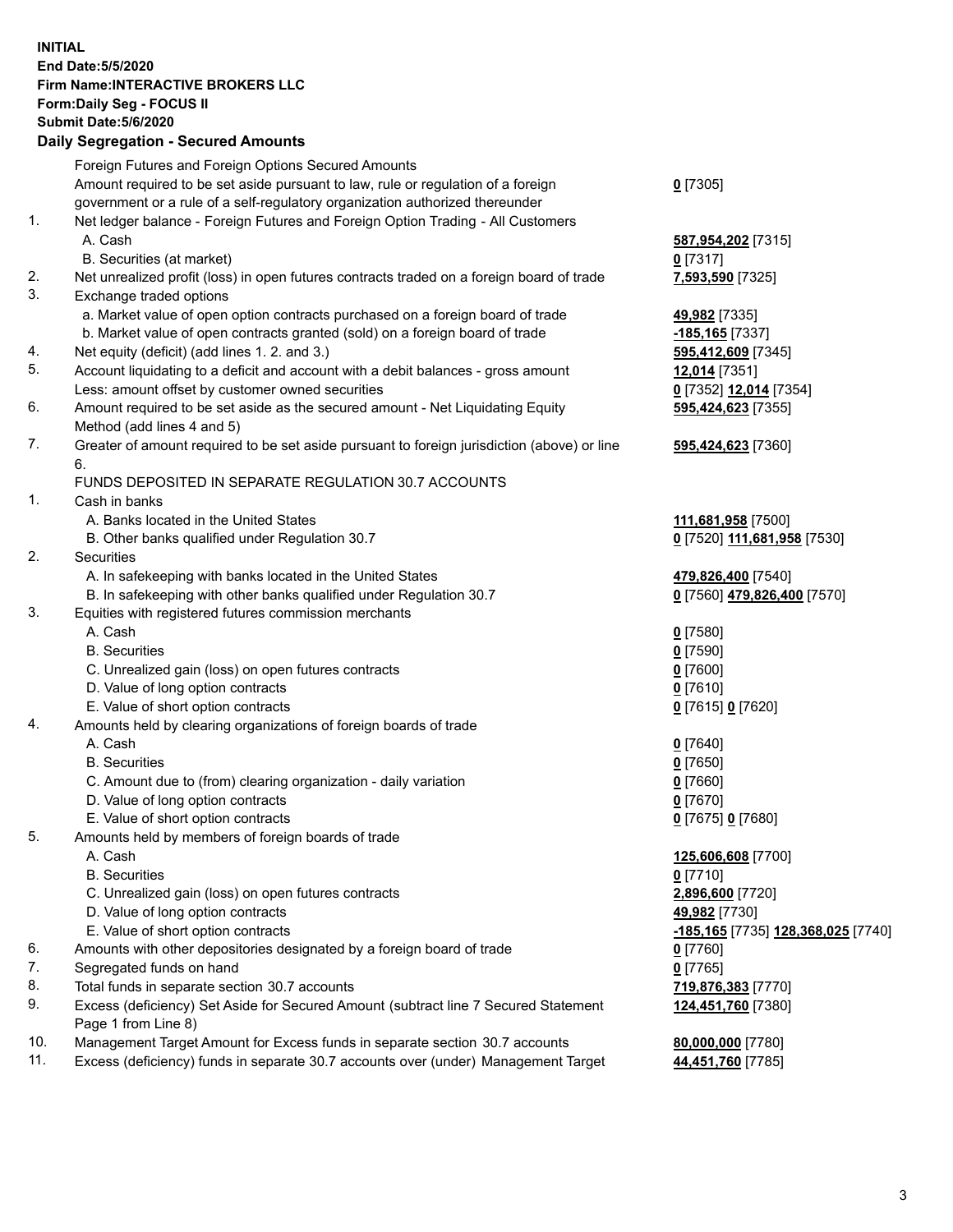**INITIAL End Date:5/5/2020 Firm Name:INTERACTIVE BROKERS LLC Form:Daily Seg - FOCUS II Submit Date:5/6/2020 Daily Segregation - Segregation Statement** SEGREGATION REQUIREMENTS(Section 4d(2) of the CEAct) 1. Net ledger balance A. Cash **6,221,110,951** [7010] B. Securities (at market) **0** [7020] 2. Net unrealized profit (loss) in open futures contracts traded on a contract market **-111,296,799** [7030] 3. Exchange traded options A. Add market value of open option contracts purchased on a contract market **384,101,302** [7032] B. Deduct market value of open option contracts granted (sold) on a contract market **-336,113,250** [7033] 4. Net equity (deficit) (add lines 1, 2 and 3) **6,157,802,204** [7040] 5. Accounts liquidating to a deficit and accounts with debit balances - gross amount **79,602,916** [7045] Less: amount offset by customer securities **0** [7047] **79,602,916** [7050] 6. Amount required to be segregated (add lines 4 and 5) **6,237,405,120** [7060] FUNDS IN SEGREGATED ACCOUNTS 7. Deposited in segregated funds bank accounts A. Cash **2,864,305,021** [7070] B. Securities representing investments of customers' funds (at market) **1,676,389,880** [7080] C. Securities held for particular customers or option customers in lieu of cash (at market) **0** [7090] 8. Margins on deposit with derivatives clearing organizations of contract markets A. Cash **506,466,289** [7100] B. Securities representing investments of customers' funds (at market) **1,317,873,077** [7110] C. Securities held for particular customers or option customers in lieu of cash (at market) **0** [7120] 9. Net settlement from (to) derivatives clearing organizations of contract markets **28,278,824** [7130] 10. Exchange traded options A. Value of open long option contracts **383,603,211** [7132] B. Value of open short option contracts **-335,735,072** [7133] 11. Net equities with other FCMs A. Net liquidating equity **0** [7140] B. Securities representing investments of customers' funds (at market) **0** [7160] C. Securities held for particular customers or option customers in lieu of cash (at market) **0** [7170] 12. Segregated funds on hand **0** [7150] 13. Total amount in segregation (add lines 7 through 12) **6,441,181,230** [7180] 14. Excess (deficiency) funds in segregation (subtract line 6 from line 13) **203,776,110** [7190] 15. Management Target Amount for Excess funds in segregation **155,000,000** [7194] 16. Excess (deficiency) funds in segregation over (under) Management Target Amount **48,776,110** [7198]

Excess